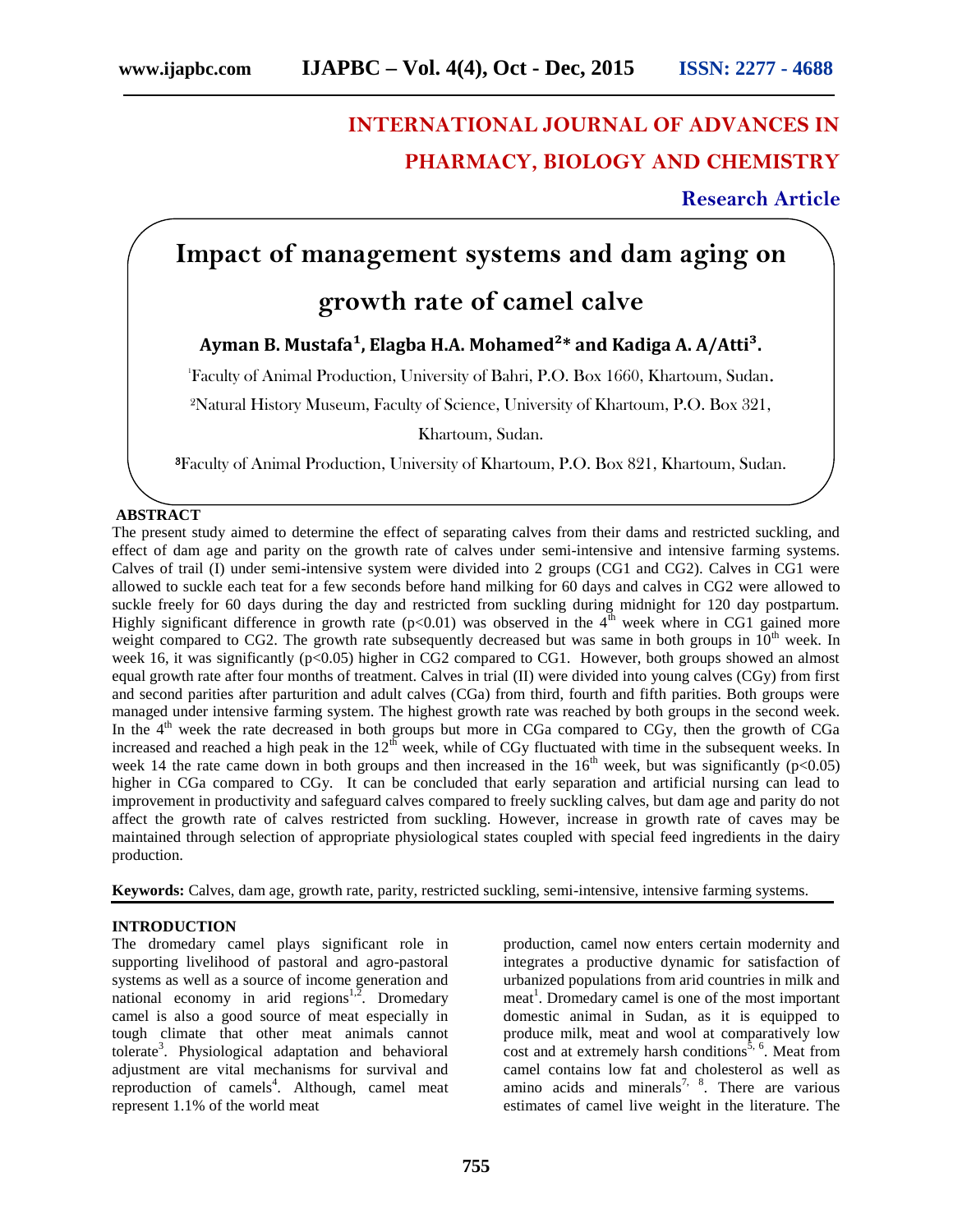weight of camel was found to depend on age, sex, genetics, nutrition level as well as the general health of the animal<sup>9</sup>. Camel reaches maturity slowly and attained its maximum live weight of about 650kg at age 7 to 8 years and calf is the main product of extensive camel breeding system. Numerical productivity is slow due to low calving rate, which is lower than 0.45/female/year, and the relatively high rate of calves' loss is mainly during the dry season<sup>10</sup>. It was found to be more difficult to improve calving than to reduce calves' loss<sup>11</sup>. Early separation and artificial nursing of calves and reducing interval calving are new techniques that can be used to improve productivity<sup>12</sup>. Therefore, the present study was designed to evaluate the effect of restricted suckling on calve weight under intensive farming system, and the impact of dam age and parity on growth rate of calves, from intensive farming system.

#### **MATERIAL AND METHODS**

The present study was conducted on sixteen healthy the second week. calves, selected from Arabi Kenana breed immediately after calving. Two trails were used: eight calves of trail (I) were divided into 2 groups: all calves in group 1 (CG1) were allowed to suckle each teat for a few seconds before hand milking to stimulate milk letdown for 60 days. The calves were daily supplemented with 1kg of concentrated feed and green fodder (alfalfa fodder). Eight caves in group 2 (CG2) were allowed to suckle freely for 60 days postpartum then left with their dams during the day and restricted from suckling during midnight for 120 day postpartum.

All calves in trial (II) were removed immediately after calving and divided into two groups: Young calves (CGy), from first and second parities after parturition; and adult calves (CGa), from third, fourth and fifth parities. Both groups were managed together under intensive farming system, provided daily with water and 1kg/day of concentrated feed and green fodder including green alfalfa. Feed was increased to 1.5kg/day/hour for calves that attend the third moth of age till the end of the experiment. Body weight of calves was recorded in weekly intervals from birth up to the fourth month according to Yagil et al  $^{13}$ .

Statistical analysis

Mean linear body weight and weekly growth rate of calves were determined and least significant difference (LSD) was used to compare between means by ANOVA using Computer Software Statistix, version 8. T-test was used to compare average of treatments and weeks.

#### **RESULTS**

Table (1) represents the effect of restricted suckling on the growth rate of calves under semi-intensive system. Average calve weight at birth was 33±1.2kg

in CG1 and 32.6±11.7kg in CG2. After the first 2 weeks of postpartum, average growth rate of calves in CG1 was slightly different from that in CG2, but a highly significant difference  $(p<0.01)$  was observed in the  $4<sup>th</sup>$  week where in CG1 gained more weight compared to CG2. The growth rate subsequently decreased in CG1 in the  $6<sup>th</sup>$  and  $8<sup>th</sup>$  weeks, but increased in CG2. Both groups had almost same growth rates in  $10<sup>th</sup>$  week. The growth rate of both groups continuously decreased in the subsequent weeks, but increased again in week 16, but the growth rate was significantly  $(p<0.05)$  higher in CG2 compared to CG1. However, both groups showed an almost equal growth rate after four months of treatment.

Table (2) represents the average gain in body weight and growth rate of calves from CGy and CGa reared under intensive system. Average birth weight of CGy was 33.8±9.79 kg and 33.3±4.57 kg of CGa. The highest growth rate was reached by both groups in After the first 2 weeks of postpartum, average growth rate of calves in CGy was significantly different from that in CGa (Fig. 2). Significant difference  $(p<0.05)$  was observed in the  $4<sup>th</sup>$  week when the growth rate decreased in both groups but more in CGa compared to CGy, then the growth of CGa increased subsequently till it reached the highest peak in the  $12<sup>th</sup>$  week, while the growth rate of CGy fluctuated with time in the subsequent weeks. In week 14 the rate came down in both groups and then increased in the  $16<sup>th</sup>$  week, but was significantly  $(p<0.05)$  higher in CGa compared to CGy. However, both groups showed an almost equal growth rate after four months of treatment.

#### **DISCUSSION**

#### **Trial (I)**

According to the present results no significant difference in birth weight was observed between calves CG1 and CG2. This could be attributed to similar husbandry practices, and the fact that all dams belong to same breed and reared under same environmental conditions. A significant daily weight gained by separated calves compared to freely suckling ones at the  $4<sup>th</sup>$  week postpartum, could be a result of early adaptation of CG1 on concentrated feed in addition to dam milk. This agrees with Khorchani et al  $14$ , who reported differences in daily weight gain between artificially nursed calves (594g/d) and calves kept with dams during the first 30 days postpartum (586g/d). A regular daily increase in weight of free suckling calves CG2 with advancing age, compared to a fluctuating increase of separated calve during the  $4<sup>th</sup>$  and  $12<sup>th</sup>$  weeks also agreed with Khorchani et al<sup>14</sup> who observed daily gain weight at 3 months old to after weaning, no change in weight of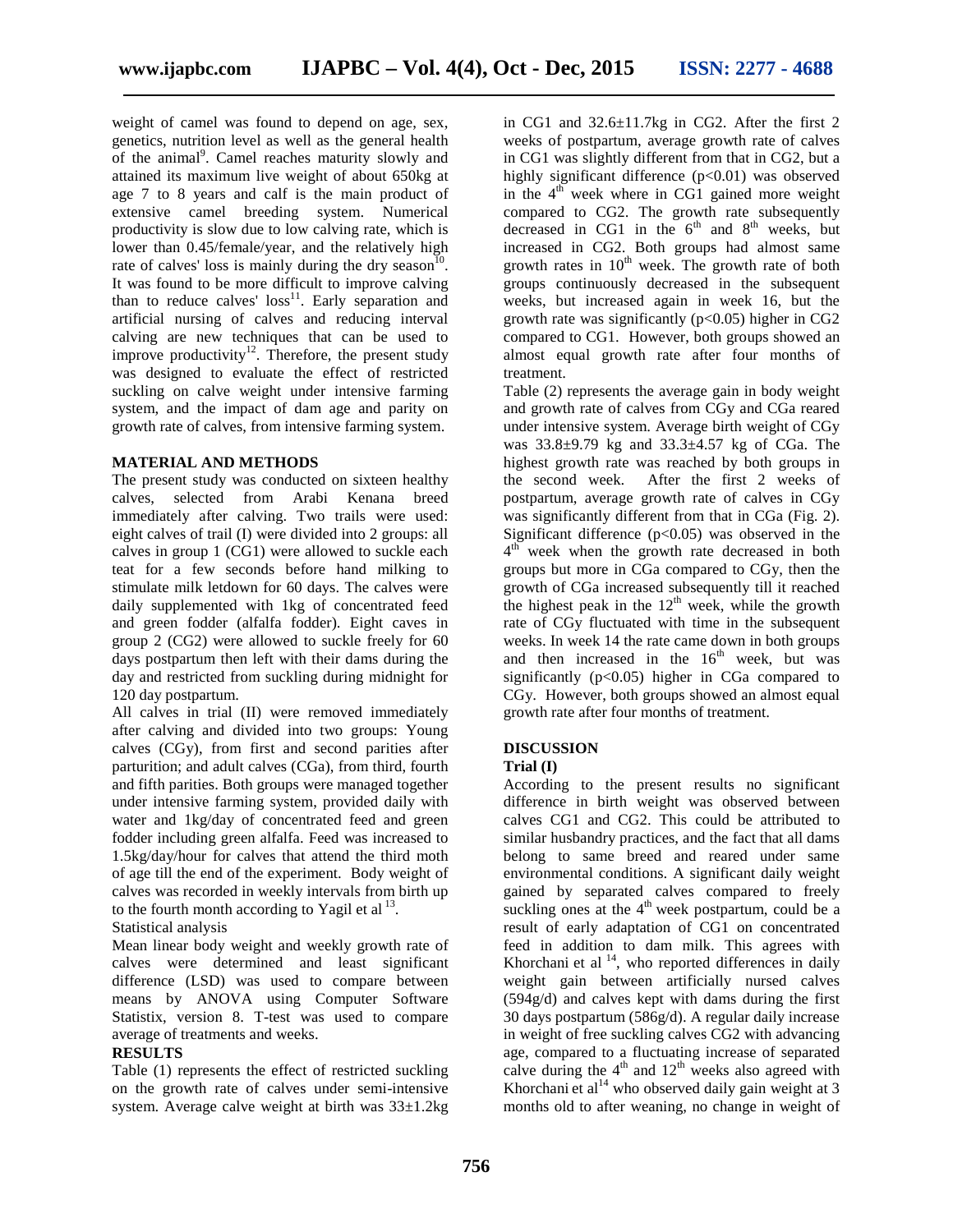artificially nursed calves but a decrease in body weight of freely suckling calves. The present results did not detect significant difference in daily body weight gain of  $CG1$  and  $CG2$  at the 4<sup>th</sup> month of age. This agreed with Turkiet  $al^{15}$ , who reported a daily growth rate of (530-540g/d) in calves from the birth day to the  $4<sup>th</sup>$  month, reared under farming system, but higher than (477.6±10.9g/d) reported by Bakheit et al, for up to 6 months old calves, raised under semi-intensive system<sup>16</sup>. Khorchani found that early separation and artificial nursing lead to improvement in productivity and safeguard calves compared to freely suckling calves, but not affected the daily gain in body weight of calves $^{14}$ .

#### **Trial (II)**

No difference was observed in birth weight between CGy and CGa, but differences  $(p<0.05)$  in daily body weight gain of calves 30 days old were recorded

between the two groups, where CGy gained more weight than CGa. This can be related to the early separation of CGa compared to CGy. Body weight gain was different between the calves of the two groups during the first and the fourth month. This may be due to fact that old dams give calves which have high growth rate than calves produced by young dams. These results agreed with the findings of Khorchani et al, those who observed that separation of three months old calves from dams which were provided with commercial concentrate or ordinary mixture with good quality fodder, allowed calves to develop efficient rumen and high capacity to digest these feeds $17$ . In fact the daily weight gain declined during the  $14<sup>th</sup>$  week postpartum due the drop in milk yield with increased cold conditions, but there is no studies conducted in this area.

**Table 1 The growth rate of calves (g/day) during the trial (I) periods of restricted suckling under the semi-intensive system.**

| Treatment | Weeks $(g/d)$   |                 |                 |                 |                  |           |                  |                  |              |  |
|-----------|-----------------|-----------------|-----------------|-----------------|------------------|-----------|------------------|------------------|--------------|--|
|           | 2 <sup>nd</sup> | 4 <sup>th</sup> | 6 <sup>th</sup> | 8 <sup>th</sup> | $10^{\text{th}}$ | $12^{th}$ | 14 <sup>th</sup> | $16^{\text{th}}$ | Overall      |  |
| CG1       | 343.33          | 866.67          | 577.67          | 404.67          | 666.33           | 359       | 380.33           | 636              | 529.25       |  |
|           | ±157.7          | ± 157.7         | ± 157.7         | ±157.7          | ±157.7           | ±517.7    | ±157.7           | ±157.7           | $\pm$ 55.75A |  |
| CG2       | 361.2           | 236             | 504.2           | 596             | 678.3            | $626+$    | $491\pm$         | 735              | 528.61       |  |
|           | ± 122.14        | ± 122.14        | $\pm$ 122.14    | ±136.56         | ±136.56          | 136.56    | 136.56           | ±136.56          | ± 46.17A     |  |
| Overall   | 352.27          | 551.33±96.56    | 540.93          | 500.58          | 672.29           | 492.5     | 435.67           | 685.88           |              |  |
|           | $\pm 96.56B$    | AB              | ± 69.65         | ±103.23         | ±103.23          | ±130.23   | ±103.23          | ±103.23          |              |  |
|           |                 |                 | AB              | AB              | A                | AB        | AВ               | A                |              |  |

**Table 2 The growth rate of calves (g/day) during the trial (II) periods of restricted suckling under the intensive system.**

| Treatment | Weeks $(g/d)$   |                 |                 |                 |                  |              |                  |                  |                |  |
|-----------|-----------------|-----------------|-----------------|-----------------|------------------|--------------|------------------|------------------|----------------|--|
|           | 2 <sup>nd</sup> | 4 <sup>th</sup> | 6 <sup>th</sup> | 8 <sup>th</sup> | $10^{\text{th}}$ | $12^{th}$    | 14 <sup>th</sup> | $16^{\text{th}}$ | Overall        |  |
| CGy       | 845             | 652.25          | 428.33          | 571.33          | 571              | 666.67       | 452.33           | 666.33           | 606.66         |  |
|           | ±86.26          | $\pm 86.26$     | ±99.6           | ±99.6           | ±996             | ±99.6        | $\pm 99.6$       | $\pm 99.6$       | $\pm 33.833 A$ |  |
|           | a               | abcd            | d               | bcd             | bcd              | Abcd         | Cd               | ab               |                |  |
| CGa       | 860.5           | 436.6           | 661.75          | 663             | 749.25           | 709.75       | 446.5            | 731.75           | 657.39         |  |
|           | ±70             | ±77             | $\pm 86$        | $\pm 86$        | $\pm 86$         | $\pm 86$     | $\pm 86$         | $\pm 86$         | ±29.161        |  |
|           | a               | d               | abcd            | abcd            | ab               | Abc          | D                | ab               | А              |  |
| Overall   | 852.75          | 544.42          | 545.04          | 617.17          | 660.12           | 688.21       | 499.42           | 699.04           |                |  |
|           | $\pm$ 54.554 A  | ±57.505         | $\pm 65.205$    | $\pm 65.205$    | $\pm 65.205$     | $\pm 65.205$ | $\pm 65.205$     | $\pm 65.205$     |                |  |
|           |                 | BC              | BC              | BC              | B                | AB           | $\mathsf{C}$     | AB               |                |  |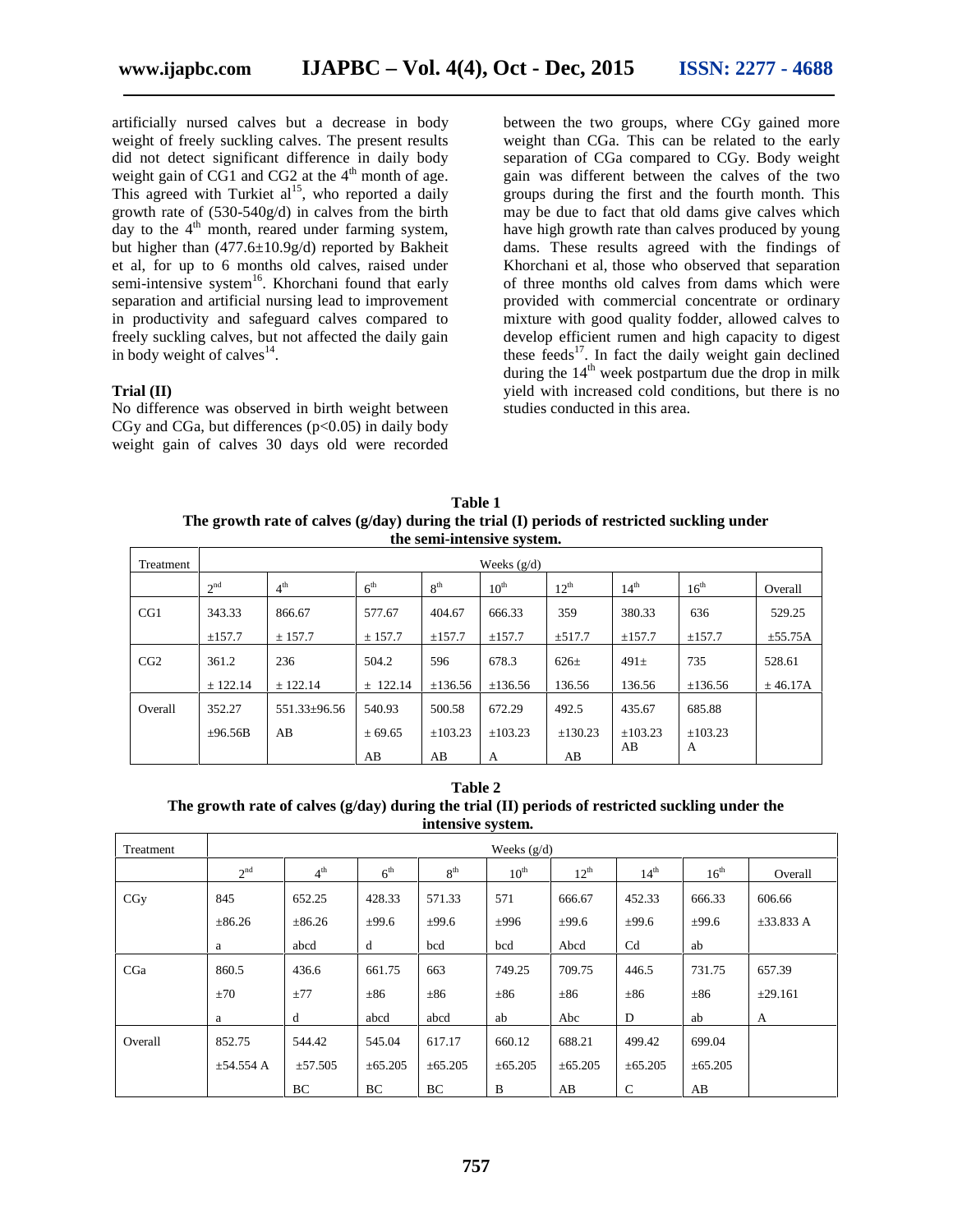

**Figure 1**

**Diagrammatic representation of change in growth rate during the trial (I) periods of restricted suckling under the semi-intensive system**



**Figure 2**

**Diagrammatic representation of change in growth rate of young and adult calves restricted from suckling under the intensive system**

#### **CONCLUSION**

The present study showed that restricted suckling resulted in fluctuating growth of calves under semiintensive system, but both groups had almost same growth rates in  $10<sup>th</sup>$  week and an almost equal growth rate after four months of treatment. It can be concluded that early separation and artificial nursing can lead to improvement in productivity and safeguard calves compared to freely suckling calves. In the second trial of calves managed together under intensive farming system, body weight gain was intensive farming system, body weight gain was<br>different between the calves of the CGy and CGa during the first and the fourth month, but both groups showed an almost equal growth rate after four months of treatment. So dam age and parity do not affect the during the first and the fourth month, but both groups<br>showed an almost equal growth rate after four months<br>of treatment. So dam age and parity do not affect the<br>growth rate of calves restricted from suckling. However, although it was proved that camel milk can The present study showed that restricted suckling<br>resulted in fluctuating growth of calves under semi-<br>intensive system, but both groups had almost same<br>growth rates in  $10^{\text{th}}$  week and an almost equal growth<br>rate afte

provide various potential health benefits, increase in growth rate of caves may be maintained through selection of appropriate physiological states and season coupled with special feed ingredients in the dairy production system<sup>18,19,20</sup>. al health benefits, increase in<br>may be maintained through<br>te physiological states and<br>ecial feed ingredients in the<br> $\frac{18,19,20}{18,19,20}$ .<br>Korchani T. Le dromadaire,<br>a terminalise differential socials et<br> $\frac{16,800}{18}$ under the intensive system<br>
provide various potential health benefits, incre<br>
suckling<br>
growth rate of caves may be maintained the<br>
der semi-<br>
selection of appropriate physiological states<br>
season coupled with special feed

#### **REFERENCES**

- 1. Faye B, Grech S, Korchani T. Le dromadaire, entre feralisation et intensification. In: Domistication animales, dimensions socials et symboliques. VIIe<sup>eme</sup> coll. Int. HASRI. Villeurbanne., 2002; 21-23.
- 2. Mongi S. Camel production systems in Africa. FAO-ICAR Seminar on Camelids, Tunis, ICAR technical series., 2004; 11-45. Mongi S. Camel production systems in *F*AO-ICAR Seminar on Camelids, Tunis, technical series., 2004; 11-45.
- 3. Kadim IT, Mahgoub O, Purchas RW. A review of the growth, and of the carcass and meat quality characteristics of the one-humped camel